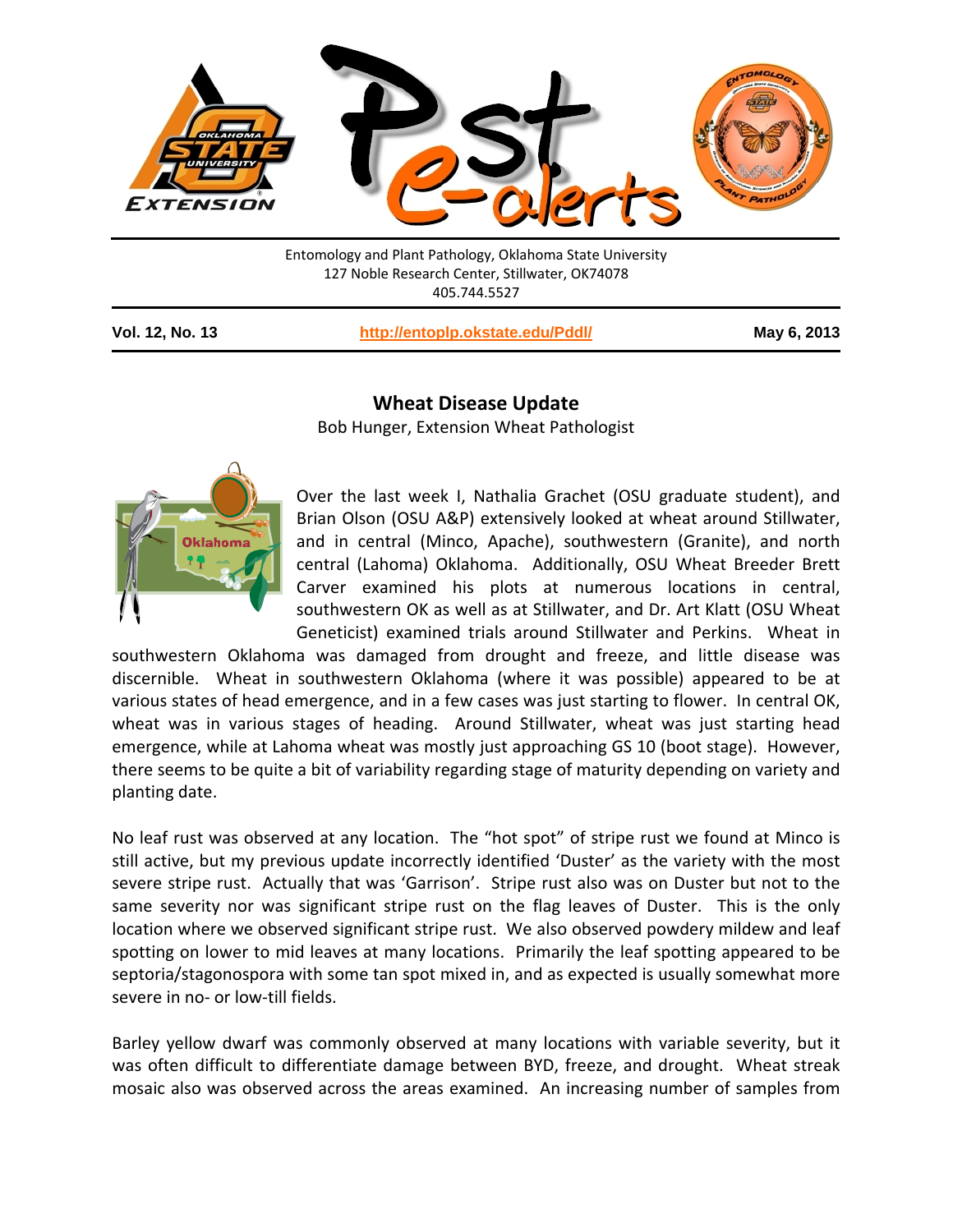

around western OK have kept Jen Olson (Plant Disease Diagnostician) busy. Most of these samples have tested positive for BYDV, WSMV, or both, but no high plains virus or Triticum mosaic virus has been detected. This includes the Stillwater area where I have never before (since 1982) observed WSM. Another interesting find here at Stillwater included occurrence of Russian Wheat Aphid, which was confirmed by Dr. Rick Grantham (Director of the Plant Disease and Insect Diagnostic Lab.



**Arkansas:** Dr. Gene Milus, (Professor/Small Grains Pathologist, Univ of Arkanasas, Fayetteville, AR) 03-May-2013: Stripe rust is still increasing on susceptible varieties at locations where it blew in during the spring. The most susceptible varieties are Arcadia, Progeny 117, Progeny 185, and USG 3993. Except for a few fields, stripe rust does not appear to be having a significant impact on yield because of adult-plant resistance and one or two fungicide applications. Septoria leaf blotch had been



confined to lower leaves but is now moving higher up the plant and can still do a lot of damage between now and harvest. It is important to protect the flag and flag-1 leaves from infection for as long as possible during grain fill. Fusarium head blight (scab) does not appear to be a threat because of low temperatures. A fungicide application specifically for head blight is not recommended at this time. Barley yellow dwarf is widespread and severe is some fields. Nothing can be done to prevent losses from BYD at this time. Downy mildew has become more evident in portions of fields that were flooded earlier. The only control is to prevent the flooding. Leaf rust has been rumored to be present at low levels in south Arkansas, but I have not seen any or talked to anyone who has seen any.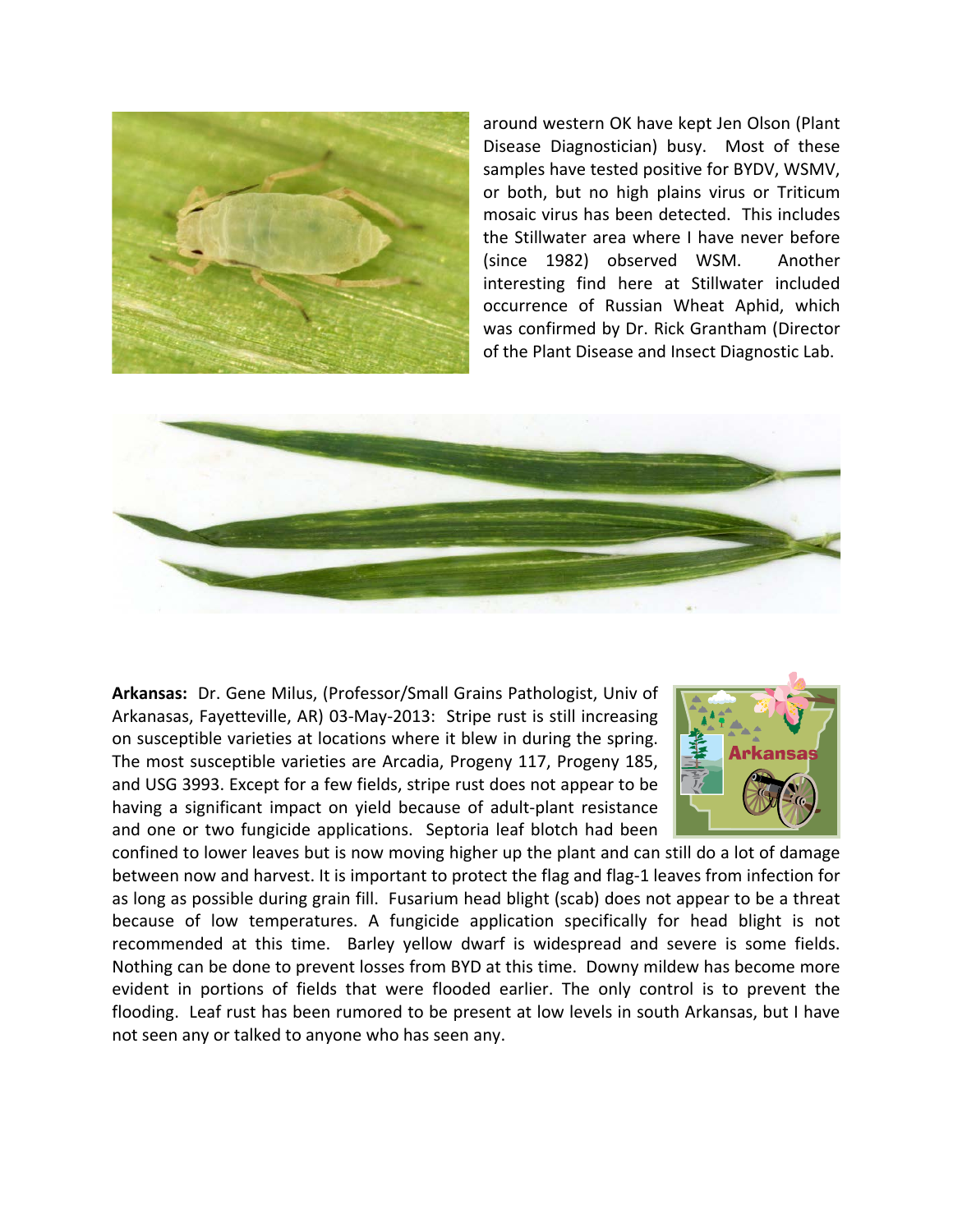Flowering is the latest growth stage to apply a fungicide, and many fields are at or near flowering. Assuming that any stripe rust has already been taken care of, an application for Septoria leaf blotch is the most likely to provide a positive economic return.



**Kansas:** Dr. Erick De Wolf (Professor/Small Grains Extension Pathologist, Kansas State Univ, Manhattan, KS) 03-May-2013: The wheat in Southern Kansas ranges between the flag leaf emergence and boot stages of growth. Most fields in Central Kansas are at or near flag leaf emergence. These growth stages signal the critical time for

growers to be evaluating the need for fungicides for leaf disease management.

The disease levels have also been low in Kansas so far this year. I visited fields Sumner, Reno, McPherson, Marion, and Dickenson counties this past week and found only trace levels of powdery mildew, Septoria tritici blotch and tan spot lower in the canopy. In Southeast Kansas, Doug Shoup, Kelly Kuzel and Josh Coltrain (KSU Research Extension), reported trace levels of stripe rust in Labette and Nesho counties this week. The stripe rust was reported on the variety "Everest", which is known to be susceptible to stripe rust after the changes in the fungal population last year. This report of stripe rust is important and growers in this area should carefully monitor their fields for signs of disease.

We continue to have reports of wheat streak mosaic virus in central and eastern KS. Only a few reports of barley yellow dwarf to date.

\_\_\_\_\_\_\_\_\_\_\_\_\_\_\_\_\_\_\_\_\_\_\_\_\_\_\_\_\_\_\_\_\_\_\_\_\_\_\_\_\_\_\_\_\_\_\_\_\_\_\_\_\_\_\_\_\_\_\_\_\_\_\_\_\_\_\_\_\_\_\_\_\_\_

## **Plant Disease Corner, May: Low temperature injury to garden plants**

Jen Olson, Plant Disease Diagnostician

You have probably heard the famous Will Rogers quote "If you don't like the weather in Oklahoma, wait a minute and it'll change." As usual, the weather in Oklahoma has been erratic this spring. Mother Nature is on the naughty list and hopefully, she will send nice weather to Oklahoma for the rest of the season.

By now you have probably had at least one complaint about the weather from those trying to plant a vegetable garden. If warm-seasoned plants such as tomatoes and peppers were planted early, hopefully they were covered during late freeze/frost events. Even with protection, the plants may have been damaged. This morning, I took images of symptoms of cold injury in plants in my own garden (see Fig 1-4). It may take 10 days or longer to determine if plants will recover from the damage. If a significant number of growing points of annual plants were damaged, replanting is recommended.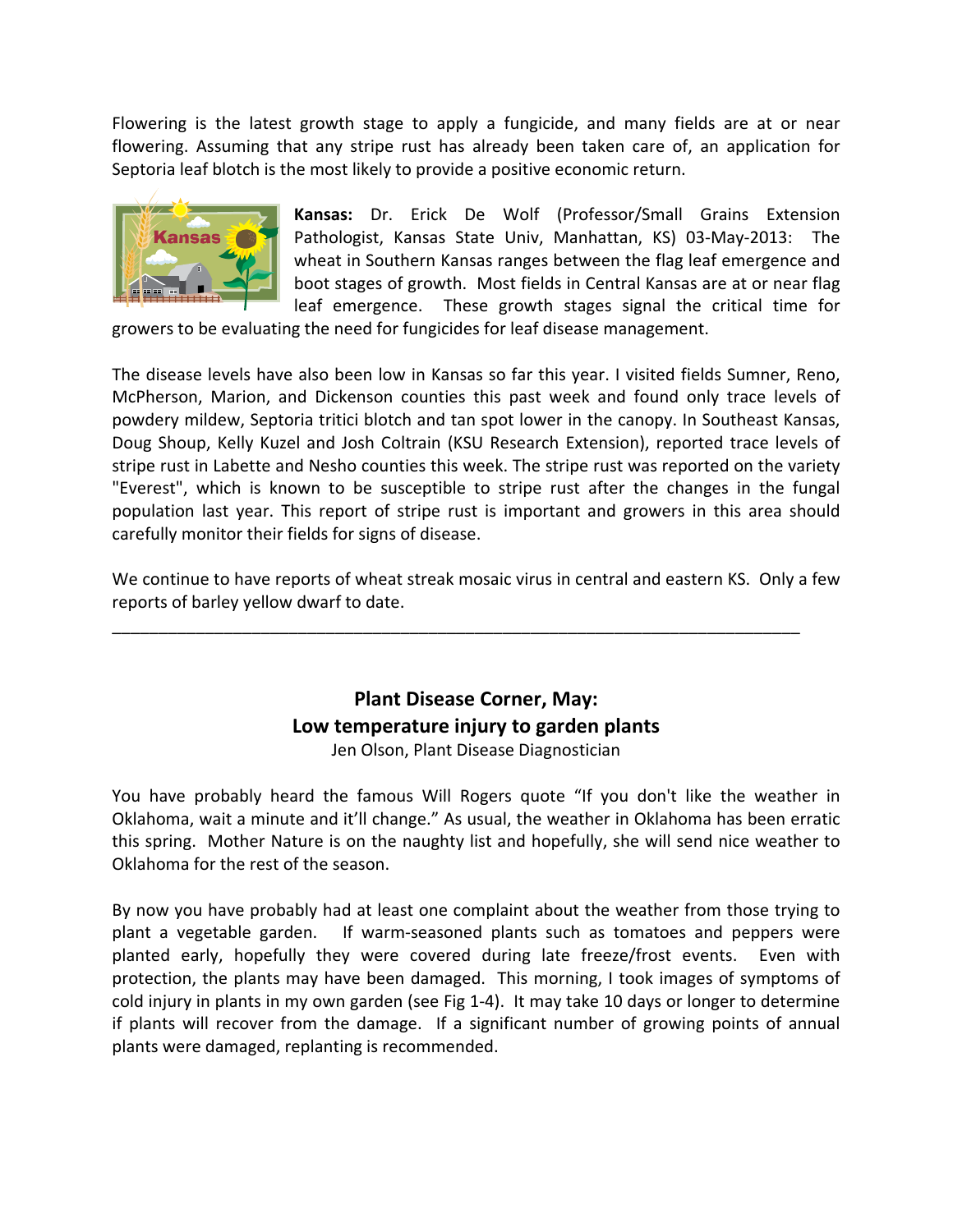

**Fig 1**. Typical symptoms of cold injury on a tomato leaves. These plants were covered on nights with temperatures below 40°F, but still suffered some damage.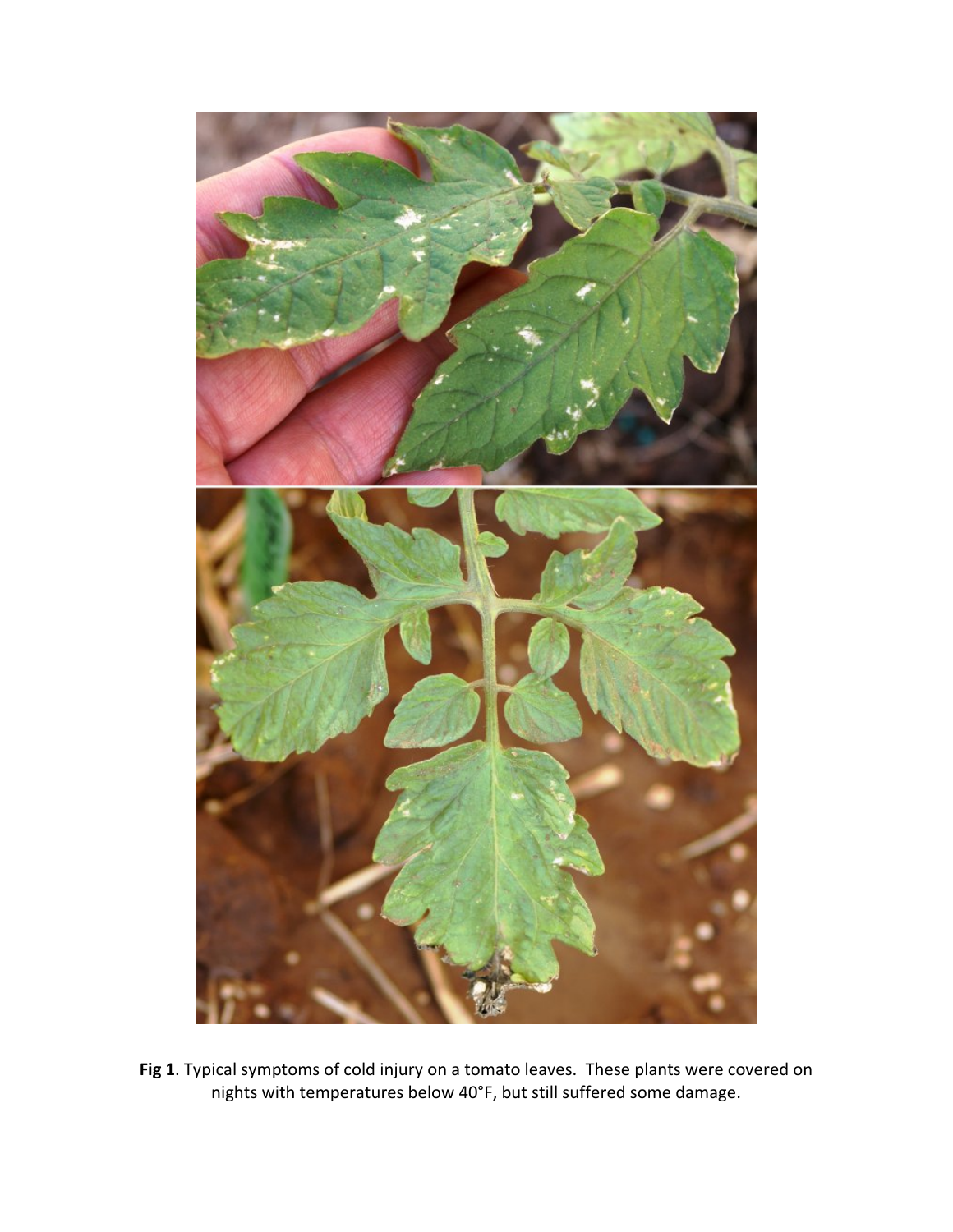

**Fig 2**. Granny Smith apple leaves with purplish-black discoloration caused by freezing temperatures. Tattering of leaves is due to mechanical (wind) injury.



**Fig 3**. Leaf roll and discoloration on summer squash leaves after 33°F temperatures. The plant was covered with a plastic container during the low temperature event.